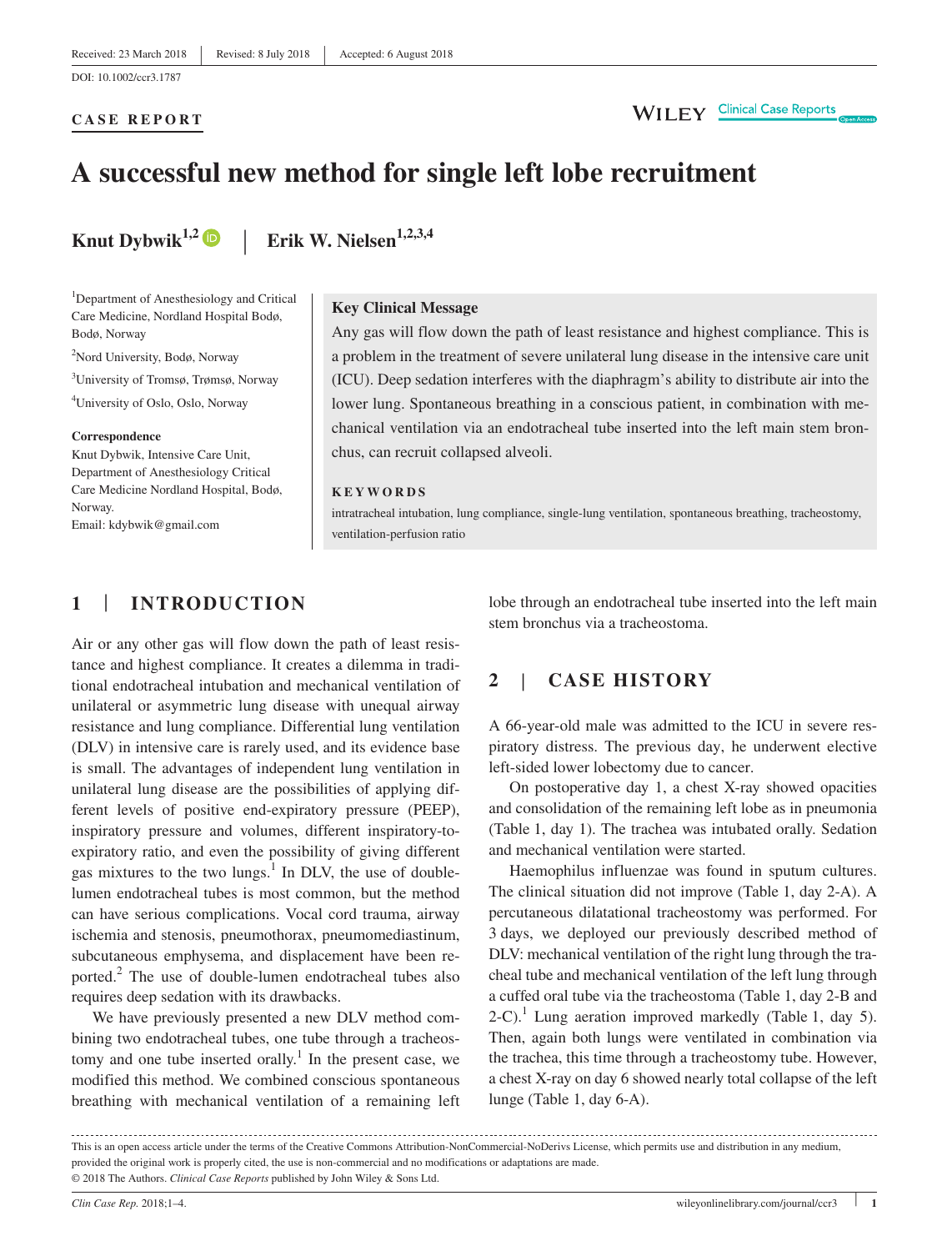**2**  $\frac{2}{\sqrt{2}}$  **DYBWIK** AND NIELSEN

# **TABLE 1** Chest X-rays and illustrations before, during and after single left lobe recruitment

## **Day 1**

Postoperatively at the ICU after left-sided lower lobectomy prior to endotracheal intubation with mechanical ventilation. Two left-sided chest tubes.



# **Day 2-B**

Tracheostomy performed. Differential ventilation via endotracheal tube to right lung and long tracheostomy tube via main bronchus to left lung.







#### **Day 2-A**

After 24 hours with mechanical ventilation via endotracheal tube.











*(Continues)*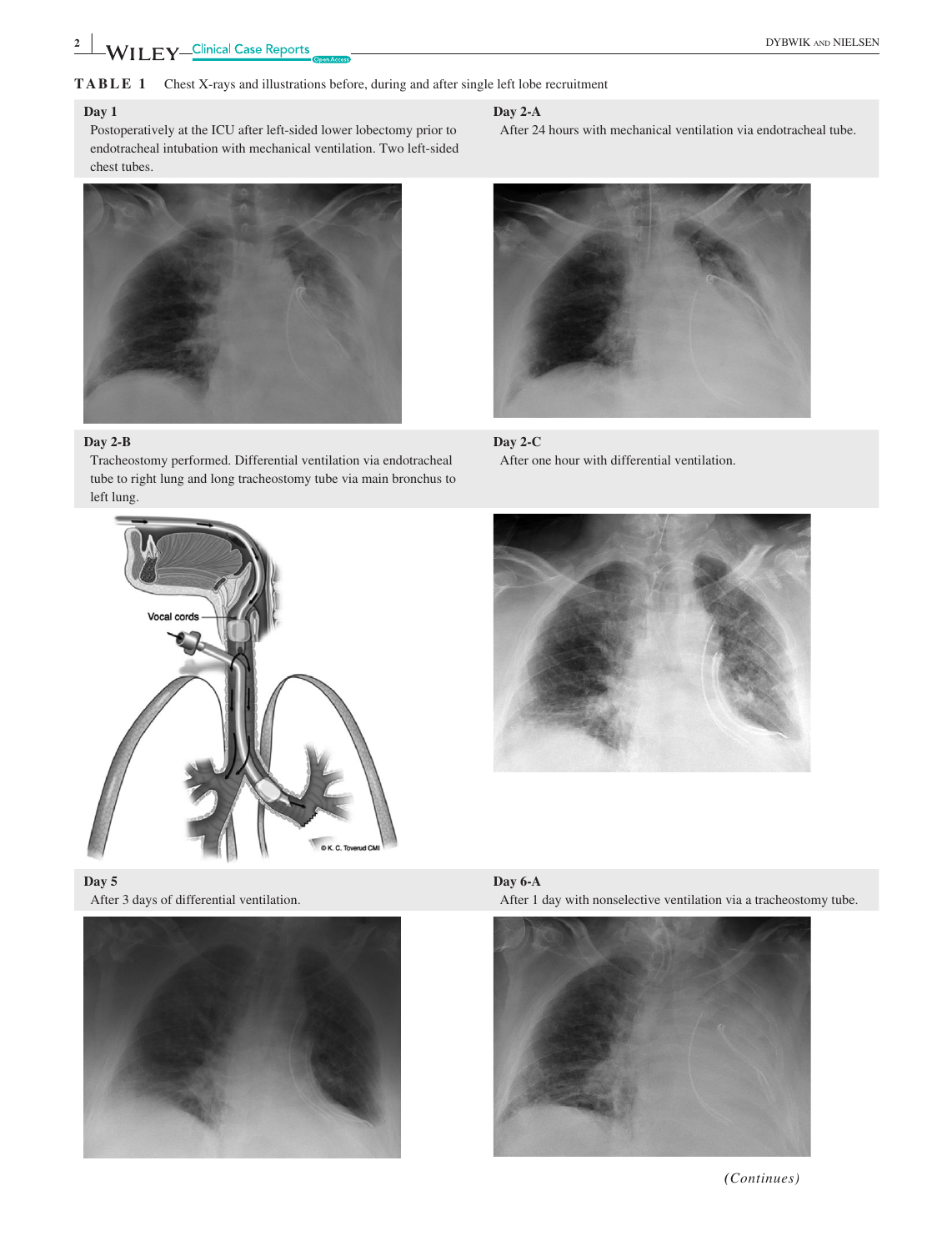## **Day 6-B**

**Day 7**

Single mechanical ventilation of left lung via long tracheostomy tube through main bronchus. Spontaneous normal breathing with right lung through mouth and nose.



One day of single mechanical ventilation of left lung.

#### **Day 6-C**

Two hours with single mechanical ventilation of left lung



## **Day 11**

One day of spontaneous normal breathing with both lungs. A 4-day period of single mechanical ventilation of left lung ended the previous day. Both left-sided chest tubes are removed.



We then inserted a cuffed oral tube (inner diameter 6.0 mm) over a left pointing curved tip suction catheter into the left main bronchus via the tracheostoma. (Table 1, day 6-B). Fiberoptic bronchoscopy was then performed through the left lung tube to exclude occlusion of the secondary left bronchi, and chest Xray was also performed to verify correct tube placement. After toilet bronchoscopy, the ventilator was started with 10 cm  $H_2O$ pressure support and a PEEP of 14 cm  $H_2O$ . The orally inserted tracheal tube was removed and sedation stopped.

The remaining left lung expanded after two hours (Table 1, day 6-C). The patient was fully conscious. Spontaneous breathing of the right lung was normal and triggered simultaneously pressure support ventilation of left lung. The patient could talk normally, as no tube passed through the glottis, and eat, drink, cooperate, sit in a bedside chair, and talk on the phone with relatives. He could also cough up sputum from the right lung. Pressure support was weaned over the next 3 days without collapse of the remaining left lung (Table 1, day 7), and the left bronchus was extubated on day 10. The patient was discharged in good condition on day 11.

# **3** | **DISCUSSION**

Complete unilateral lung collapse that results in hypoxemia and respiratory decompensation is one of the major